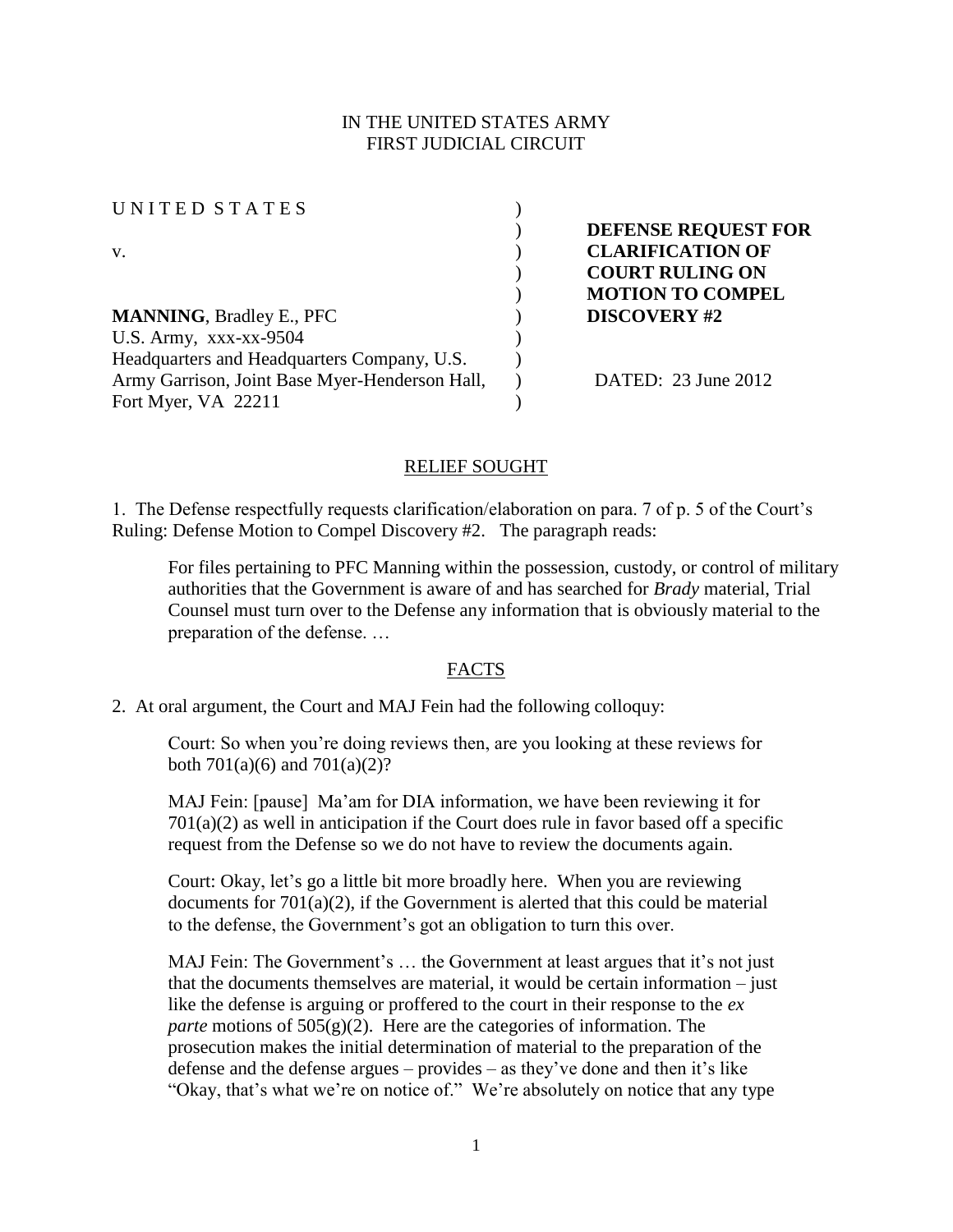of damage that resulted, for instance, is material to the preparation of the defense based off of the year and a half of requests. So as each discovery request comes in, we process it, we add it to our database of what we're reviewing and we start again, churning the review of these documents. We maintain still based off today's litigation that those documents are still not 701(a)(2), subject to the Court's order, but because we do not have a specific request. It's all documents at DIA with some caveats. Not any type, not anything directed at a certain type of information. I mean the Defense is in the best position to know exactly what was and was not compromised from their client. They could be making specific requests for what type of information they're looking for. So it's not that the Defense is an odd position of not being aware of what could be out there and if, as the Defense just stated on the record, as if the Information Review Task Force, which it was, started to review all the possible compromised documents then they should know what was compromised. We would know from reviewing the files what's there and they can make specific requests. But it goes back to, it's a generic request that's copied and pasted from  $701(a)(2)$  for pretty much every type of document out there.

Court: What volume of information are we talking about?

MAJ Fein: Your honor, we have probably keep going, about … I'll get you that information before we close the Court today.

MAJ Fein: If the Court's willing to accept the Defense's argument, that means that any document that is in the possession, custody or control of military authorities that they simply request and make no other showing, then they are entitled to inspect. Your honor, especially dealing with classified information, it goes back to … that this is a tactic in order to essentially slow this prosecution down, slow this court martial down, on one hand arguing that, for instance, in the upcoming *Brady* motion we've given too much information for them to identify stuff and now they want everything, just because they've made a request. We've maintained, the prosecution has maintained, from the very first request, "Provide us with the specific…provide us with an adequate basis and a specific factual basis and we'll be able to process it." All documents from DIA and IRTF is not sufficient. Yes, we have prepared because we do want to move this case and we do not want to have unneeded delay in order to do this. And I have to review thousands of pages of documents again, but again, these are classified documents and the Defense notes that. And yet they still maintain a general request just because they make the request that it must be material to the preparation of the defense with no other showing.

Court: I understand that, MAJ Fein, but when the Government is reviewing these documents, the Government has a burden, an obligation, under R.C.M. 701(a)(2) to disclose material to the preparation of the defense. So if the Government while observing, while looking through these documents, sees something that you think is material to the preparation of the defense, and you're not turning it over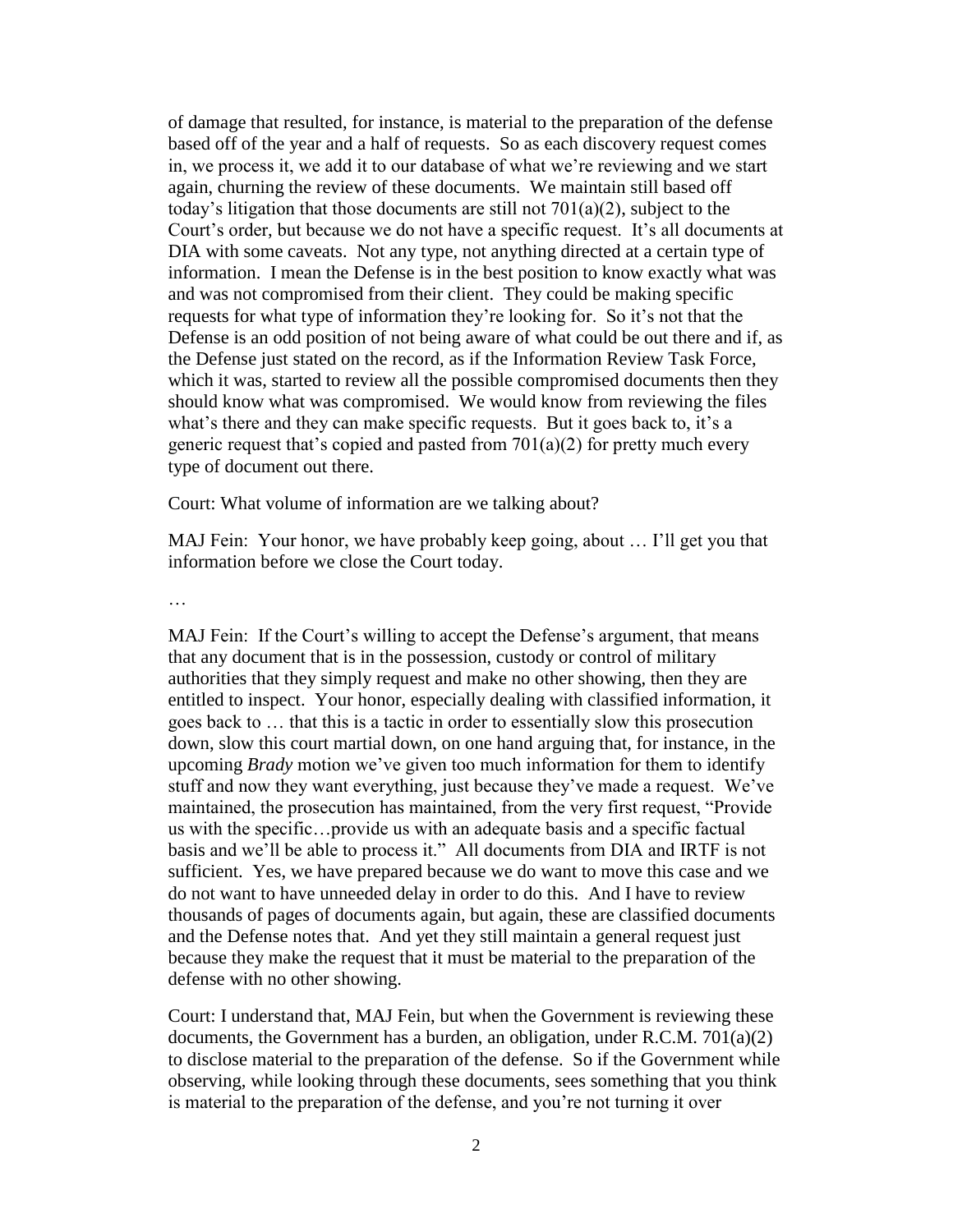because they didn't ask for it, I'm going to order everything turned over to me for *in camera* review.

MAJ Fein: Yes, ma'am.

Court: So is the Government going to look at this with an eye of the defense counsel and …

MAJ Fein: We absolutely will, ma'am. Ah - to turn over material based off of just what the Defense gives us and what they consider material to the preparation of the defense, we will review the documents for that. Cause then, that would qualify as a specific request and we would do it.

Court: We're having a circular argument here again. If you're looking at document and you say, as MAJ Fein, "Boy, if I were a defense counsel, I would find this material to the preparation of the defense" are you going to hold onto it until they request it?

MAJ Fein: No, your honor, we're not.

Court: Okay.

Mr. Coombs: … If I didn't understand him correctly, he's free to correct me. But, I believe he said, "We have documentation that we've identified that's material to the preparation of the defense and we're prepared, if the court orders us to hand it over, to hand it over. But until we receive a specific request, we're not doing so." And if now, based upon the Court's exchange with MAJ Fein, he now realizes, "Okay, we now need to turn this over" then that's a clarification that the Defense would want to nail down. Does he have documents right now that are material to the preparation of the defense that he's been holding onto because he believed that we needed to make a specific request for it?

Court: I'll ask you that question then.

MAJ Fein: Yes, your honor. I'd ask that we can get back to the Court because we'd have literally have to look at the computer system and we'll be able to answer the Court.

Audio from Article 39(a) session, 6 June 2012. The Government never did "get back to the Court" on two issues the Court asked about:

- a) "What volume of information are we talking about?" and;
- b) "Does [the Government] have documents right now that are material to the preparation of the defense that [the Government] been holding onto because [it] believed that [the Defense] needed to make a specific request…?"

*Id.* In addition, the Government did not state whether it has a similar database where it kept track of documents that are material to the preparation of the defense under R.C.M. 701(a)(2) with respect to documents from HQDA; Army Criminal Investigation Command (CID); Defense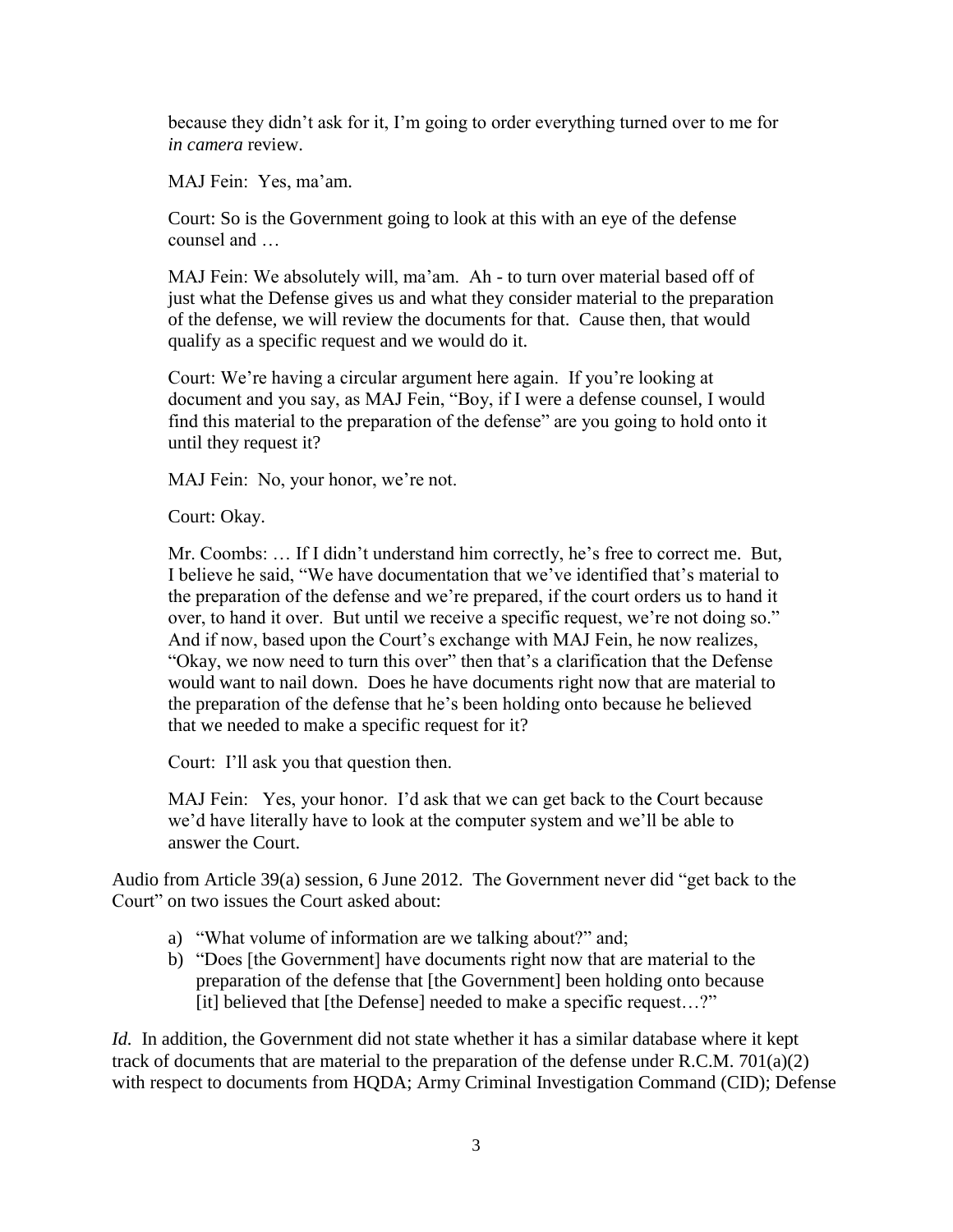Information Systems Agency (DISA); United States Central Command (CENTCOM) and United States Southern Command (SOUTHCOM) and U.S. Cyber Command (CYBERCOM).

# ARGUMENT

3. The dialogue between the Court and MAJ Fein at the previous motions argument reveals that the Government is resisting producing information that is material to the preparation of the defense at all costs. The Defense finds particularly troublesome the following exchange:

Court: I understand that MAJ Fein but when the Government is reviewing these documents, the Government has a burden – an obligation under R.C.M.  $701(a)(2)$ to disclose material to the preparation of the defense. So if the Government while observing, while looking through these documents, sees something that you think is material to the preparation of the defense, and you're not turning it over because they didn't ask for it, I'm going to order everything turned over to me for *in camera* review.

MAJ Fein: Yes, ma'am.

Court: So is the Government going to look at this with an eye of the defense counsel and…

MAJ Fein: We absolutely will, ma'am. Ah - to turn over material based off of just what the defense gives us and what they consider material to the preparation of the defense, we will review the documents for that. Cause then, that would qualify as a specific request and we would do it.

*Id.* The Defense would ask the Court to consider what would have happened if the Court simply left the conversation at "I'm going to order everything turned over to me for *in camera* review", to which MAJ Fein responded "Yes, ma'am." At this point, the Court would have assumed (quite properly) that MAJ Fein understood the Court's direction to provide any information that is material to the preparation of the defense absent a specific request. It is only because the Court fortuitously asked the follow-up question, "So is the Government going to look at this with an eye of the defense counsel and…" that the Court learned that the Government had *no intention* of actually complying with the Court's order. Instead, the Government was simply planning on maintaining its firmly-entrenched position that it would only review documents when it received a "specific request."

4. In light of this conversation, the Defense believes that the Government will interpret the Court's order as narrowly and as disingenuously as possible. The Defense also believes, based on previous discovery arguments the Government has made, that the Government will take an untenable position on what information is "material to the preparation of the Defense." By way of illustration, the Government believed that the FBI investigative file pertaining to PFC Manning was *not* material to the preparation of the defense or relevant and necessary. The Court quizzically asked MAJ Fein something to the effect, "How could an investigative file *not* be material to the preparation of the defense?" Based on the Government's extremely narrow and incorrect reading of the discovery rules; its position on the FBI investigative file not being material the preparation of the defense; its position in the 6 June 2012 motions argument; its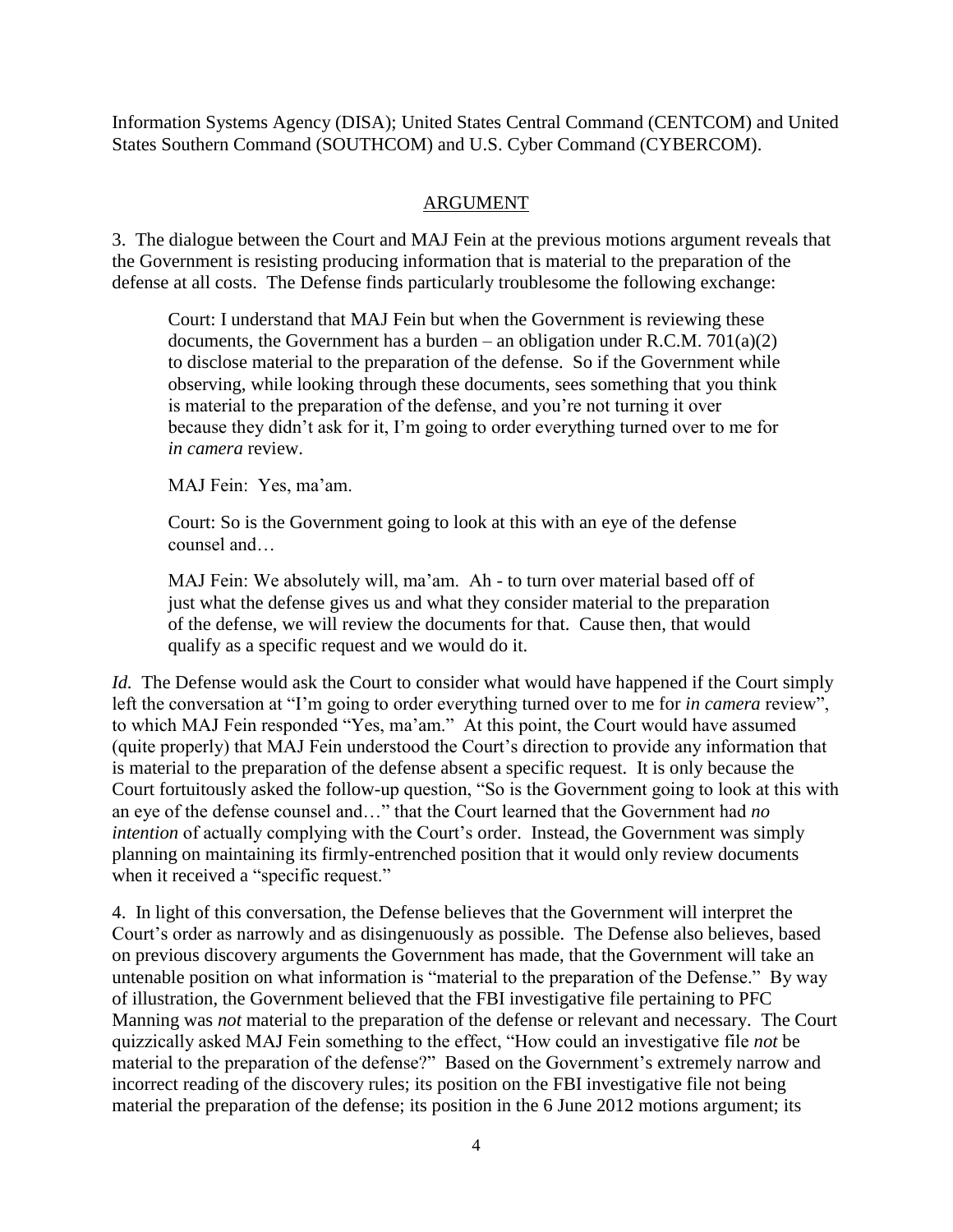failure to get back to the Court on certain key issues; its failure to timely disclose to the Court the existence of certain critical discovery in this case (namely, the ONCIX and FBI damage assessments); and its repeated tendency to define itself out of its discovery obligations, the Defense requests that the Court provide the following additional guidance with respect to the Government's R.C.M. 701(a)(2) obligations:

a) Specifically name the organizations that have files that fall under the R.C.M. 701(a)(2) standard. The Defense believes that this would include at least the following:

- Headquarters Department of the Army (HQDA)
- Army Criminal Investigation Command (CID)
- Defense Intelligence Agency (DIA)
- Defense Information Systems Agency (DISA)
- United States Central Command (CENTCOM) and United States Southern Command (SOUTHCOM)
- U.S. Cyber Command (CYBERCOM)

b) Clarify the Court's statement that the Government must "turn over to the Defense" "files pertaining to PFC Manning … that the Government is aware of and *has searched* for *Brady*  material." (emphasis added). The Defense believes this sentence can be read as suggesting that the Government must *only* turn over only documents under R.C.M. 701(a)(2) that it has *already searched* that would qualify as "material to the preparation of the defense." The Defense thus believes that that the Government may state that the Court's order does not require the Government to turn over information that is material to the preparation of the defense for files that *it has not yet reviewed*. In other words, the Defense believes that the Government may read the Court's order as applying only retroactively and not prospectively.

c) Clarify that for files within the possession, custody and control of military authorities that that the Government has already reviewed (dating back to the beginning of the case), the Government must, if it has not already done so, review those files under the R.C.M. 701(a)(2) standard. In other words, the Defense does not believe that the Government has, for the past two years, been reviewing files within the possession, custody and control of military authorities under the R.C.M. 701(a)(2) standard. To the extent that it has not done so, the Defense requests that this Court order the Government to go back and re-review such documents under the R.C.M. 701(a)(2) standard. Any other order would reward the Government for its flagrant disregard for two years of the R.C.M. 701(a)(2) standard.

The Defense does not believe that the Government has kept a log or database for the past two years of every document within its possession, custody or control that it has reviewed and that would qualify as discoverable under R.C.M. 701(a)(2) in the event that the Government would have to produce these documents for discovery purposes. If the Government represents that it has kept such a log or database for the past two years, the Defense would ask that the Court order immediate production of that log or database; the Defense would even agree that such a document could be disclosed to the Court *ex parte* simply to demonstrate that the Government has, in fact, been keeping track of all discovery in its possession, custody and control under the R.C.M. 701(a)(2) standard for the past two years.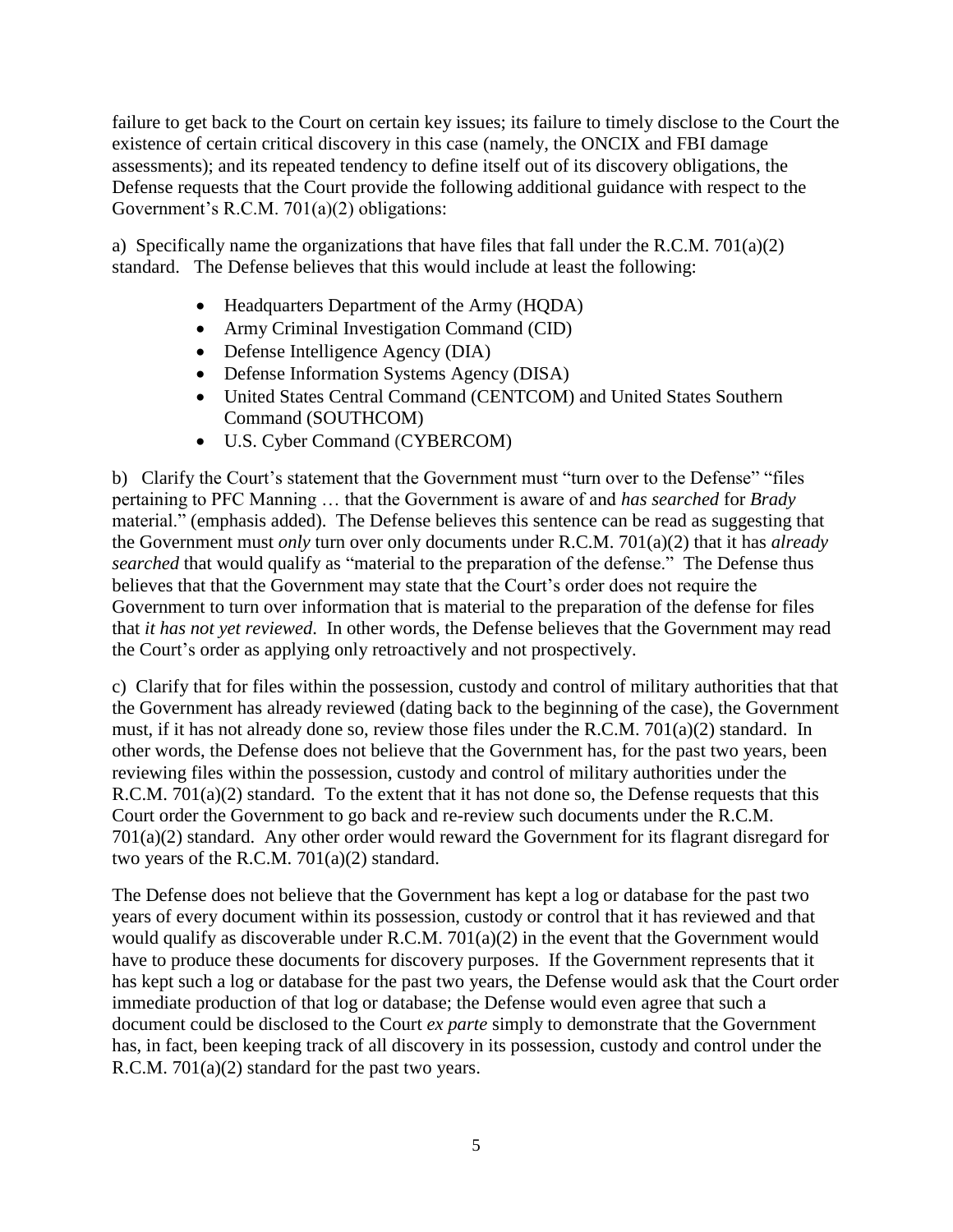d) Clarify that the Court's order applies not only to files the Government has reviewed for *Brady* purposes, but also to *all* files that the Government has reviewed for its own purposes (e.g. its case in chief; sentencing; etc.).<sup>1</sup> In other words, if the Government has encountered any document that is material to the preparation of the defense during its case preparation, broadly construed, it must turn that document over.

e) Clarify what the "material to the preparation of the defense" standard under R.C.M. 701(a)(2) entails. The Defense submits that the Court should instruct the Government that the "material to the preparation of the defense" standard should be equated as anything that would be "helpful" to the Defense. "Helpful" in this sense means anything that is relevant and would be *helpful for the Defense to know* – not evidence that is helpful, as in favorable, to the Defense. That is, information that is detrimental to the Defense could be, and usually would be, *helpful for the Defense to know*. As argued previously, the case law reaffirms that "material" under R.C.M. 701(a)(2)(A) is not a difficult standard to satisfy. In *United States v. Cano*, 2004 WL 5863050 at \*3 (A. Crim. Ct. App. 2004), our superior court discussed the content of the "materiality" standard under R.C.M. 701(a)(2)(A):

In reviewing AE V in camera, the military judge said that he examined the records and AE III contained "everything . . . [he] thought was even remotely potentially helpful to the defense." That would be a fair trial standard, but our examination finds a great deal more that should have been disclosed as "material to the preparation of the defense." We caution trial judges who review such bodies of evidence in camera to do so with an eye and mind-set of a defense counsel at the beginning of case preparation. That is, not solely with a view to the presentation of evidence at trial, but to actually preparing to defend a client, so that the mandate of Article 46, UCMJ, is satisfied.

*See also United States v. Roberts,* 59 M.J. 323, 326 (C.A.A.F. 2004) ("The defense had a right to this information because it was *relevant* to SA M's credibility and was therefore material to the preparation of the defense for purposes of the Government's obligation to disclose under R.C.M. 701(a)(2)(A).")(emphasis added); *United States v. Adens*, 56 M.J. 724, 733 (A. Ct. Crim. App. 2002) ("We respectfully disagree with our sister court's narrow interpretation that the term 'material to the preparation of the defense' in R.C.M.  $701(a)(2)(A)$  and (B) is limited to exculpatory evidence under the *[Brady](http://web2.westlaw.com/find/default.wl?rs=WLW12.01&pbc=897863B0&vr=2.0&findtype=Y&rp=%2ffind%2fdefault.wl&sv=Split&fn=_top&tf=-1&ordoc=2002039083&mt=208&serialnum=1963125353&tc=-1)* line of cases … As noted above, R.C.M. 701 is specifically intended to provide 'for broader discovery than is required in Federal practice … , and unquestionably is intended to implement an independent statutory right to discovery under Article 46, UCMJ."); *United States v. Webb,* 66 M.J. 89, 92 (C.A.A.F. 2008) ( "[U]pon request of the defense, the trial counsel must permit the defense to inspect any documents within the custody, or control of military authorities that are 'material to the preparation of the defense.' R.C.M. 701(a)(2)(A). Thus, an accused's right to discovery is not limited to evidence that would be known to be admissible at trial. It includes materials that would assist the defense in formulating a defense strategy.").

 $\overline{a}$  $1$  At oral argument, the Court stated, "If you're looking at document and you say, as MAJ Fein, "Boy, if I was a defense counsel, I would find this material to the preparation of the defense" are you going to hold onto it until they request it?" The Defense believes that the Court intended its ruling to apply to *all documents* with trial counsel's possession, custody and control that it reviewed – and not simply that limited sub-set of documents that the Government reviewed for *Brady*.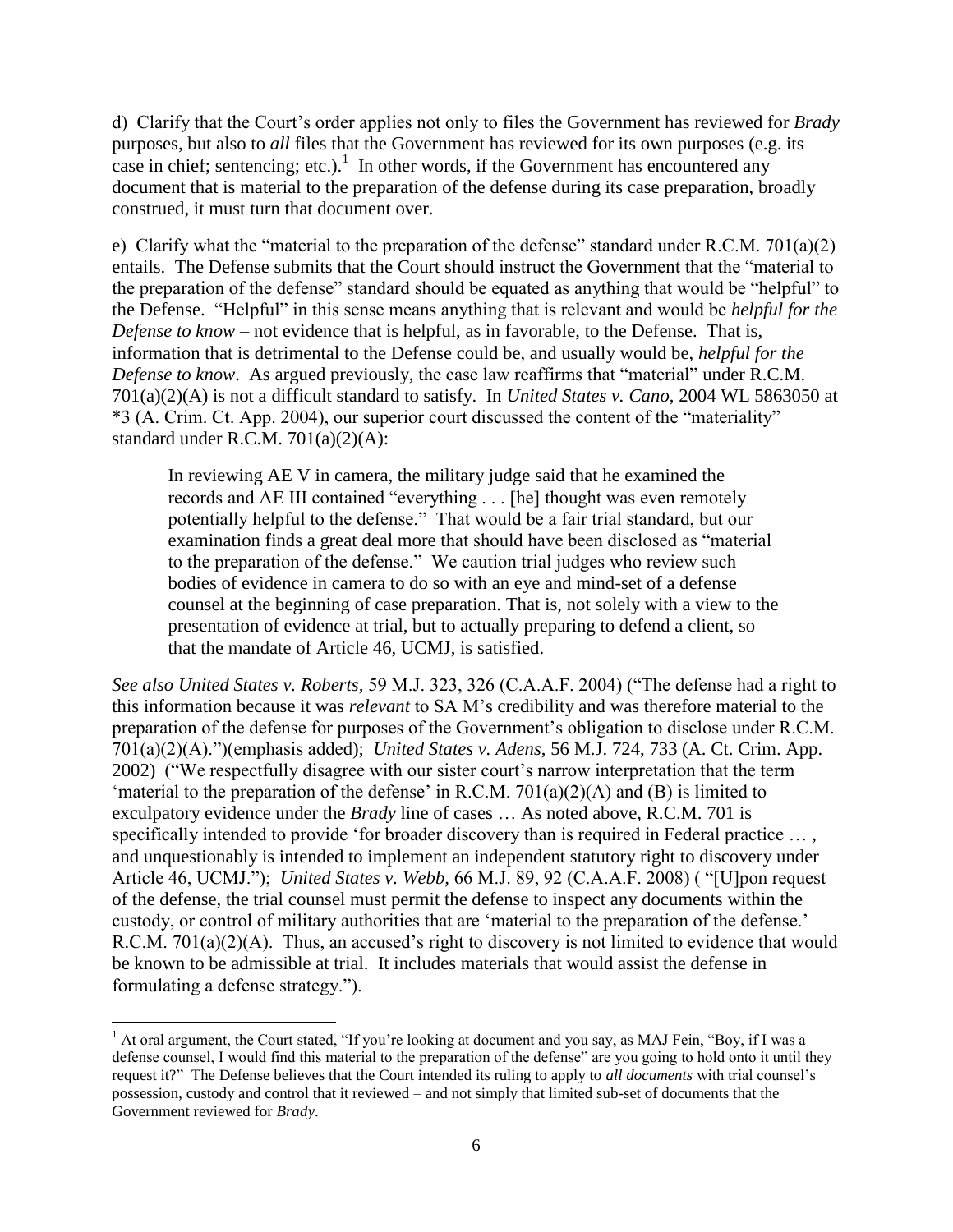5. The Defense would propose a clarification to the following effect:

Under R.C.M. 701(a)(2), the Government has an obligation to turn over to the Defense any "books, papers, documents, photographs, tangible objects, buildings, or places, or copies of portions thereof, which are within the possession, custody, or control of military authorities, and which are material to the preparation of the defense or are intended for use by the trial counsel as evidence in the prosecution case-in-chief at trial, or were obtained from or belong to the accused."

Accordingly, for any documents<sup>2</sup> that the Government has previously reviewed or will review in the future, for any purpose, that is in the possession, custody or control of military authorities, the Government must apply the R.C.M. 701(a)(2) standard. To clarify, if the Government has reviewed a document in its possession, custody or control either for *Brady* purposes or for any other purpose, the Government must also determine whether the document satisfies the R.C.M.  $701(a)(2)$  standard. To the extent that the Government has not been reviewing documents within its possession, custody and control under the R.C.M.  $701(a)(2)$ standard, it must re-review the documents using the correct standard. To the extent that the Government has been reviewing documents within its possession, custody and control under the R.C.M.  $701(a)(2)$  standard, it must disclose those documents to the Defense forthwith. The Court also orders the Government to certify to what extent the Government has already been applying (or not applying) the R.C.M. 701(a)(2) standard in accordance with this order.

The documents that are subject to this portion of the Court's order are those possessed by: HQDA; Army Criminal Investigation Command (CID); Defense Intelligence Agency (DIA); Defense Information Systems Agency (DISA); United States Central Command (CENTCOM) and United States Southern Command (SOUTHCOM); CYBERCOM; and any other agencies under military authority that the Government has not disclosed to the Court but whose files the Government has searched or has an obligation to search.

The Court also provides guidance to the Government on the R.C.M. 701(a)(2) standard. The word "material" in the expression "material to the preparation of the Defense" should not be read as being synonymous with "game-changing" or "extremely important." Rather, the Government is obligated to disclose anything that is relevant and would be *helpful for the Defense counsel to know* as it prepares its case. The Court instructs the Government to heed the words of the Army Court of Criminal Appeals in *United States v. Cano*, 2004 WL 5863050 at \*3 (A. Crim. Ct. App. 2004), "We caution trial judges who review such bodies of evidence in camera to do so with an eye and mind-set of a defense counsel at the beginning of case preparation. That is, not solely with a view to the presentation of evidence at trial, but to actually preparing to defend a client, so that the mandate of Article 46, UCMJ, is satisfied." In addition, to be material to the preparation of the defense, the documents do not need to be admissible at trial.

 $\overline{\phantom{a}}$ 

 $2^{2}$  Documents should be read broadly to include "books, papers, documents, photographs, tangible objects, buildings, or places." It should also be read to include any electronic material.